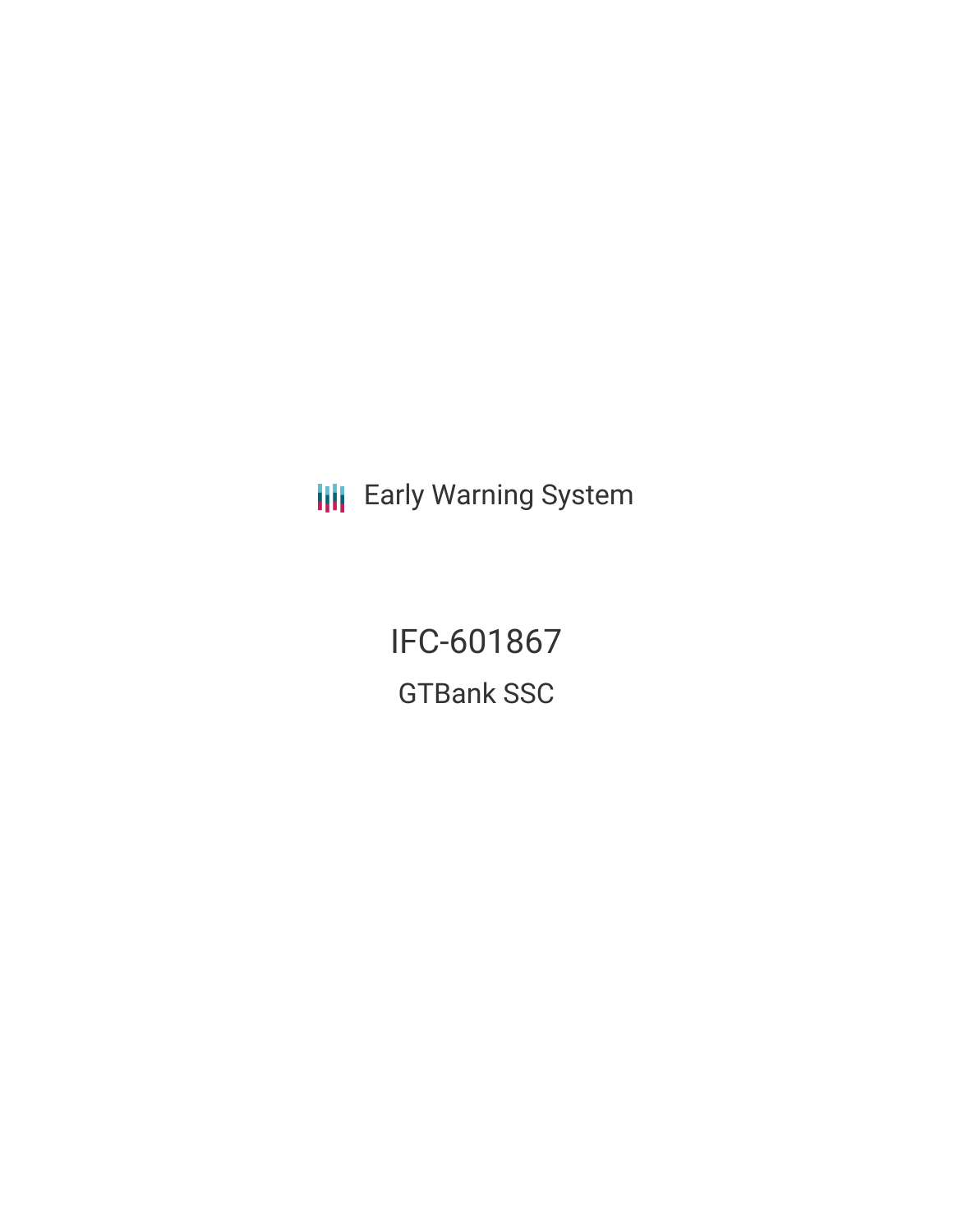

# **Quick Facts**

| <b>Countries</b>              | Nigeria                                 |
|-------------------------------|-----------------------------------------|
| <b>Financial Institutions</b> | International Finance Corporation (IFC) |
| <b>Status</b>                 | Active                                  |
| <b>Bank Risk Rating</b>       | U                                       |
| <b>Voting Date</b>            | 2016-10-27                              |
| <b>Borrower</b>               | GTBank                                  |
| <b>Sectors</b>                | Finance                                 |
| <b>Investment Type(s)</b>     | <b>Advisory Services</b>                |
| <b>Project Cost (USD)</b>     | $$0.31$ million                         |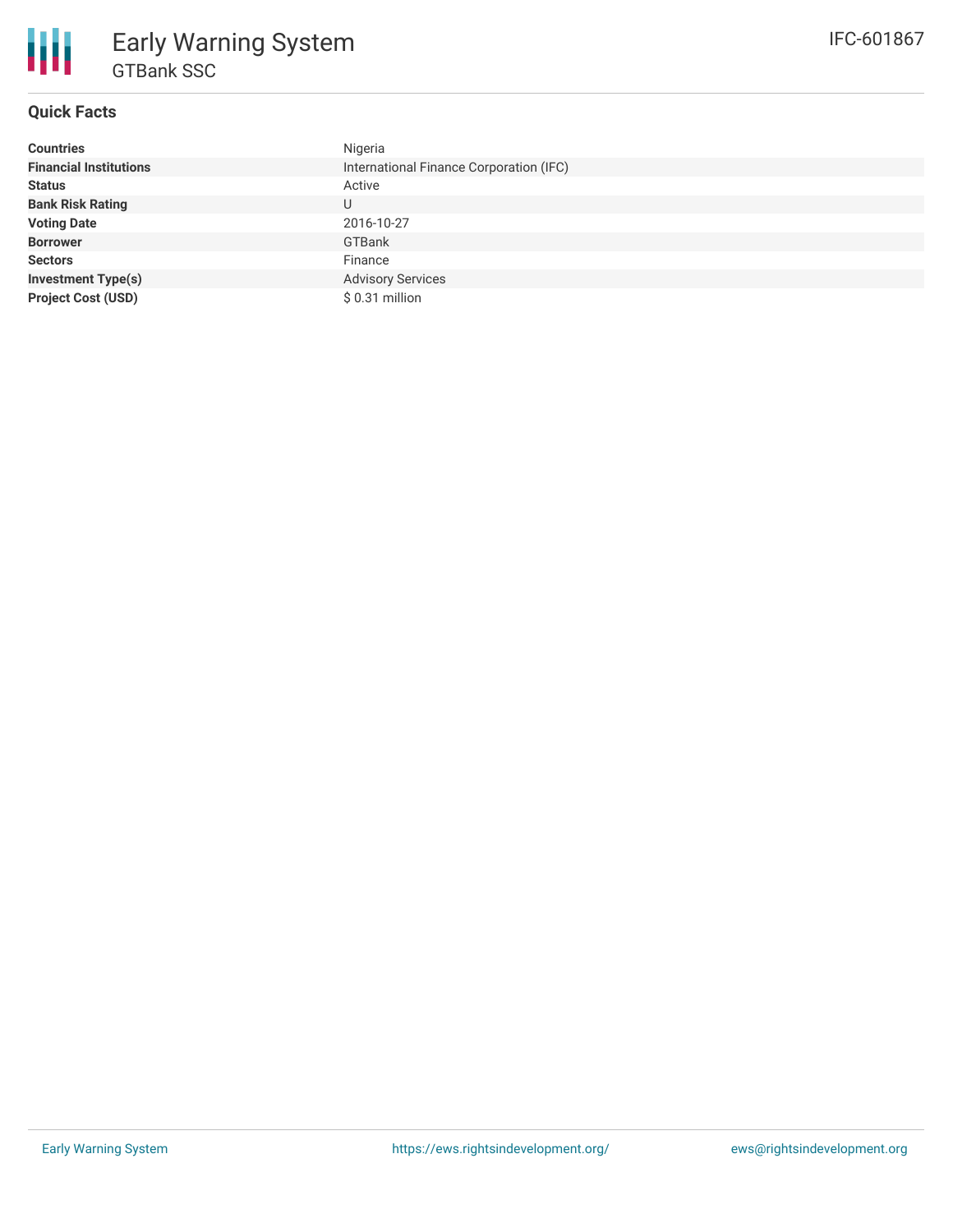

# **Project Description**

IFC will support GTBank to explore and develop a model for innovative and enhanced services to meet the needs of SMEs in select sectors to capitalize on market opportunities and achieve sustainable growth in the Nigerian market. This will include supporting GTBank to (i) define goals and objectives, (ii) conduct market research, (iii) design service models, (iv) develop implementation plan, and (v) support during mobilization and launch as needed.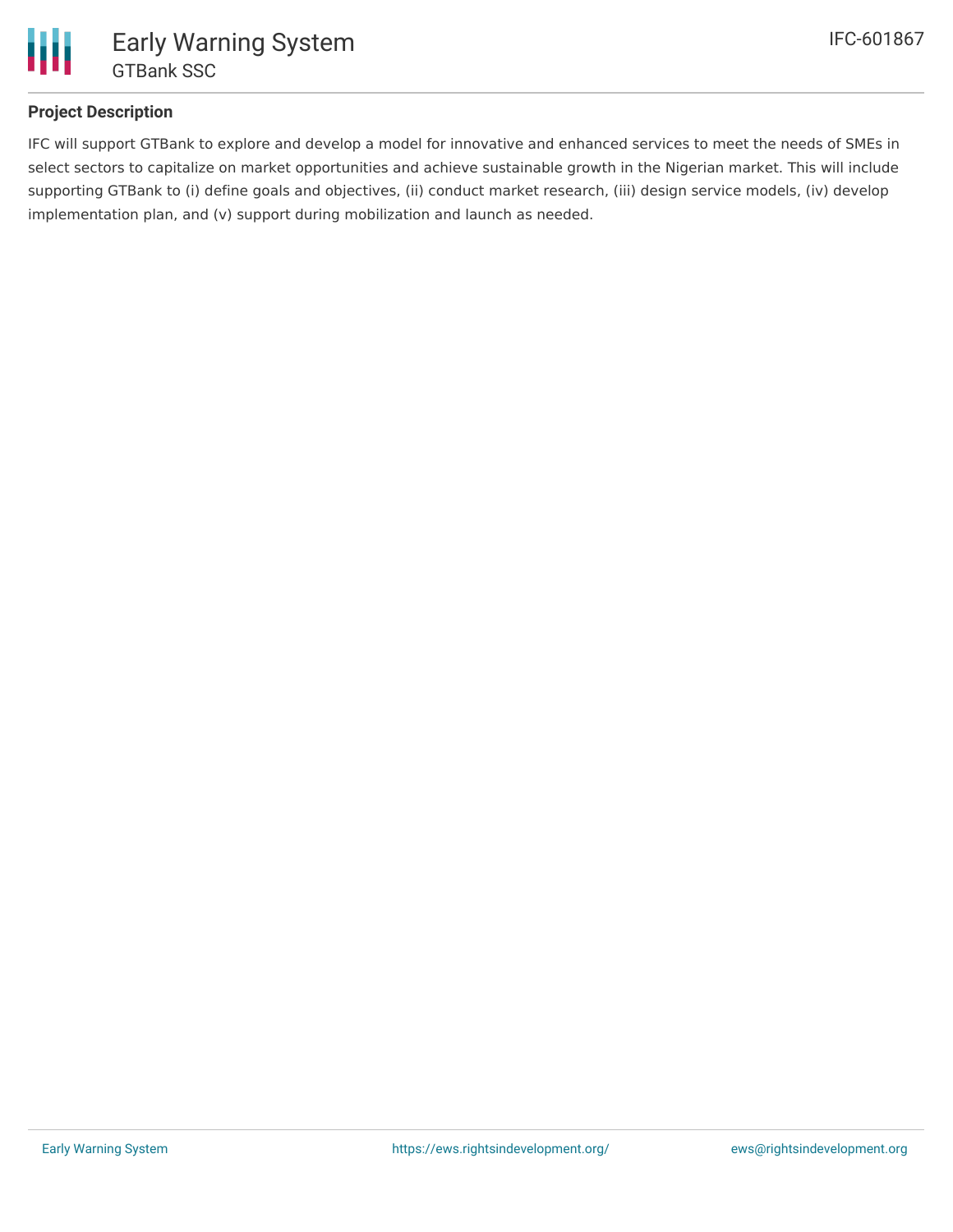### **Investment Description**

• International Finance Corporation (IFC)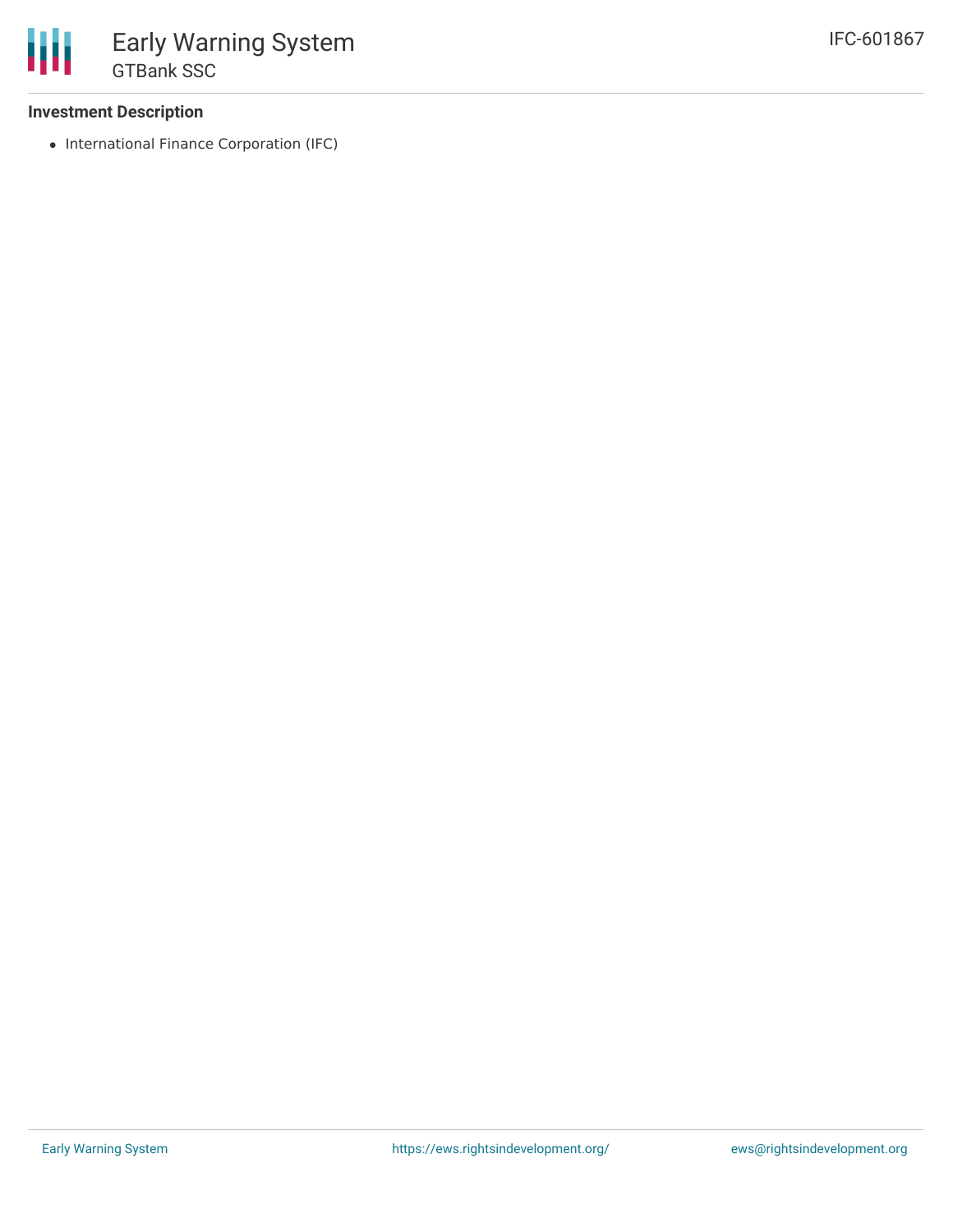## **Contact Information**

ACCOUNTABILITY MECHANISM OF IFC

The Compliance Advisor Ombudsman (CAO) is the independent complaint mechanism and fact-finding body for people who believe they are likely to be, or have been, adversely affected by an IFC or MIGA- financed project. If you submit a complaint to the CAO, they may assist you in resolving a dispute with the company and/or investigate to assess whether the IFC is following its own policies and procedures for preventing harm to people or the environment. If you want to submit a complaint electronically, you can email the CAO at CAO@worldbankgroup.org. You can learn more about the CAO and how to file a complaint at http://www.cao-ombudsman.org/